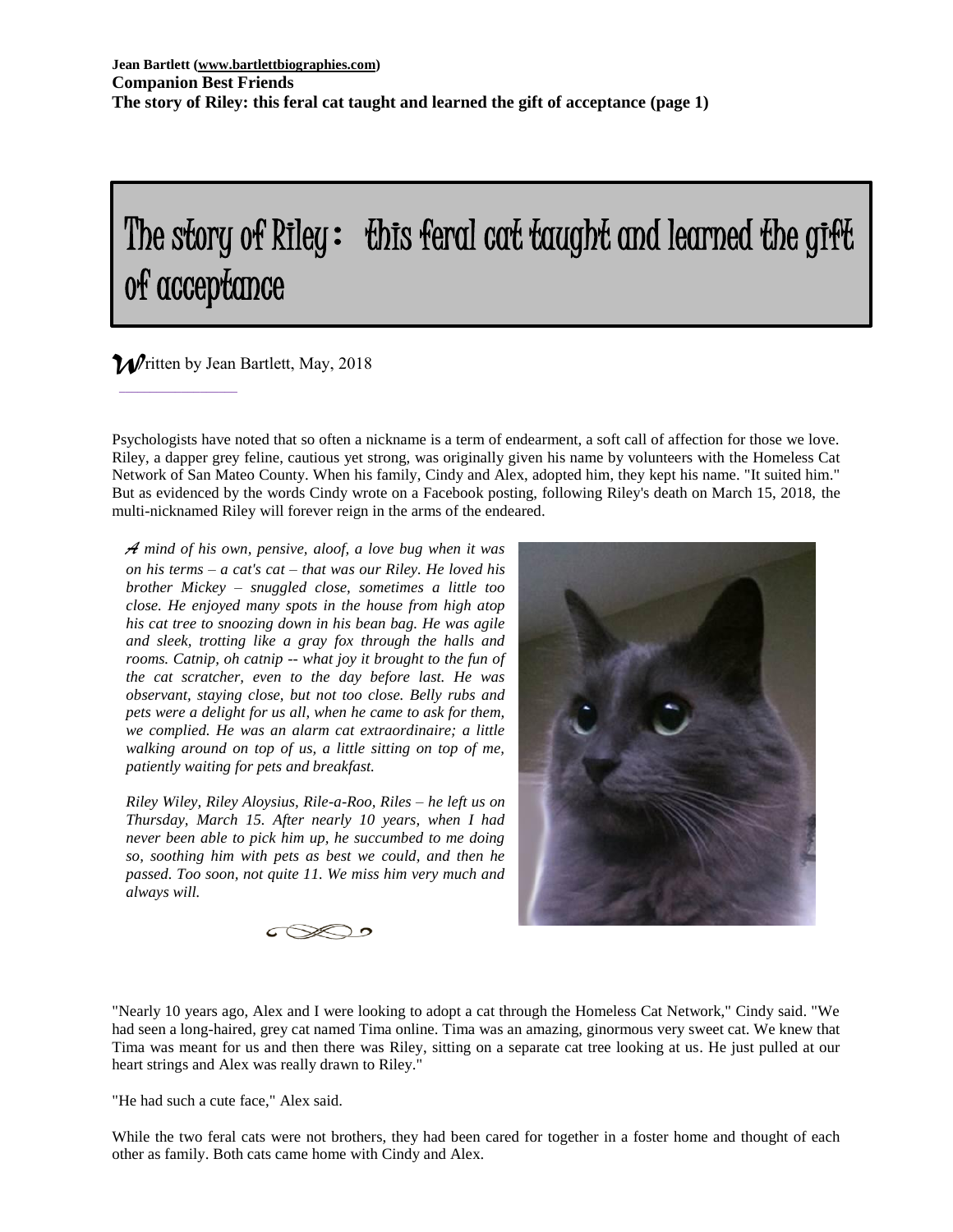## **Jean Bartlett [\(www.bartlettbiographies.com\)](http://www.bartlettbiographies.com/) Companion Best Friends The story of Riley: this feral cat taught and learned the gift of acceptance (page 2)**

"Both were very shy," Cindy recalled. "Tima was more friendly, so we could interact a little more with him. But it was very clear the day we brought Riley home, that Alex was Riley's person."

"I don't know if we have much evidence of that," Alex laughed.

"He tolerated me and knew that I was his 'mom,' but in his way, he glommed onto Alex right away," Cindy said. "Riley's foster mother told us that she was accident prone and made a lot of noise, but her husband was a very quiet, patient person, which was clearly easier on Riley. When we first brought Riley and Tima to their room and opened the door to their carriers, Riley was the first to poke his head out and when he saw Alex, he meowed a 'hello' of sorts."

After about three months with their new family members, the couple noticed there was something amiss with Tima. It turned out he had a congenital heart condition and within a year of being with his forever family, Tima passed at the age of 2. The couple decided that Riley really needed another cat friend and they went back to the Homeless Cat Network. "They were so supportive when Tima was ill."

That's when they met Mickey. They brought him home on a two week trial basis. After just a little while, they knew Riley really liked Mickey and that Mickey was a good fit for the whole family.



**Riley confirms his brotherly love for Mickey.**

"Mickey is a big love bug," Cindy said. "When we first adopted him I was concerned because he was really scared. He had been in a cat hoarder situation and he comes with his own issues. But I learned that once he sits in my lap, he is nearly impossible to move."

From day one, Riley taught Alex and Cindy that he could never completely relax when people were near.

"He had a very steady way of assuaging his own paranoias and insecurities," Alex said. "For instance, one thing he was cautious about was being fed. We led the cats into another room to be fed and we would put their food by the door. Riley would jump outside the doorway and then back in like he was getting rid of the evil spirits. I thought of him as sort of 'Rain Man.' In order to keep himself feeling good, he had all his rituals."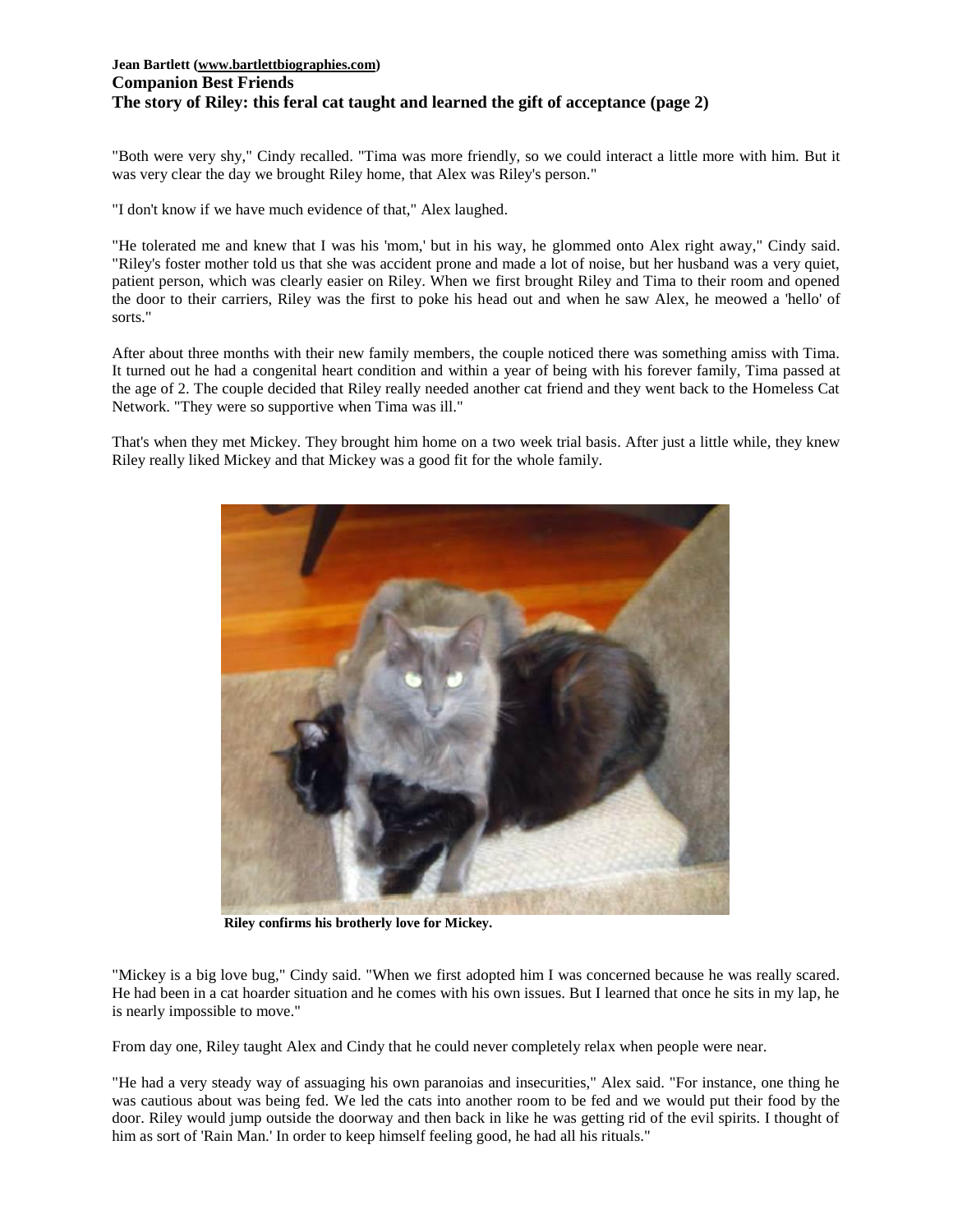## **Jean Bartlett [\(www.bartlettbiographies.com\)](http://www.bartlettbiographies.com/) Companion Best Friends The story of Riley: this feral cat taught and learned the gift of acceptance (page 3)**

The couple said that over a period of time, Riley's sense of "safe space" increased.

"When Riley first got here, I couldn't get within 10 feet of him," Alex said. "And he would never let anyone pick him up. But as the years went by, I could sometimes approach him. We learned that if you didn't look right at him and kept your back to him, you could go by. And he became our morning 'alarm' cat. That was in incremental steps. First he would stand in our doorway and meow. Then one day he jumped on the bed and eventually, he would jump up and walk all over us and start meowing. Over time he learned to just sit quietly and stare at us until someone stirred and then he would meow and walk all over us."

"It had to be on his terms," Cindy said. "When he approached us, we could pat him, as long as we were still there in bed, and give him tummy rubs. We were amazed when he let us give him tummy rubs. We loved that."

This is not to say the ever-finding-his-courage sweet feral, did not enjoy countless moments of life without worry. He loved the "Kitty Fun Box." It's a big cardboard box, loaded with cat toys inside that can be pulled out by busy paws and shot around the house. There were also his frequent races with Mickey up and down the hall. Additionally, he was quite content to sleep like a sack of potatoes in any number of his favorite spots.





**At sleepy attention in the swivel chair. Adjusting to the comforts of the bean bag.**

"If there was a chair he was in it," Cindy said. "He just had a way of totally flopping and sprawling out."

When it was mealtime, he made it his job to stand at one of the two doors into the kitchen to signal he was ready for food, and he had his favorites. He enjoyed cat grass and he was head-over-heels with his mainstay, bison. He also had a real character trait of curiosity. Despite his shyness, he observed from a distance and did not go into hiding when something new was happening.

"We used to have this big chaise and both Mickey and Riley would sit on it, and I would sit someplace else," Alex chuckled. "Eventually we replaced the chaise with a recliner and a couch and when Cindy sat down in the recliner and I sat on the sofa, Mickey would jump up in Cindy's lap and Riley, over time, started coming in. He looked like he was interested in joining us but he would give up and do something else. In his later years, he would sit next to me on the sofa, but it wasn't clear that he wanted to be patted. So while Cindy and Mickey bonded away, I have this image of we two males, being unable to emotionally interact but we could bond as males. We did our best."

Riley remained lean throughout his life. "His neuroses kept him trim!" He was always very well behaved but because he was so feral, he could not be taken to a veterinarian.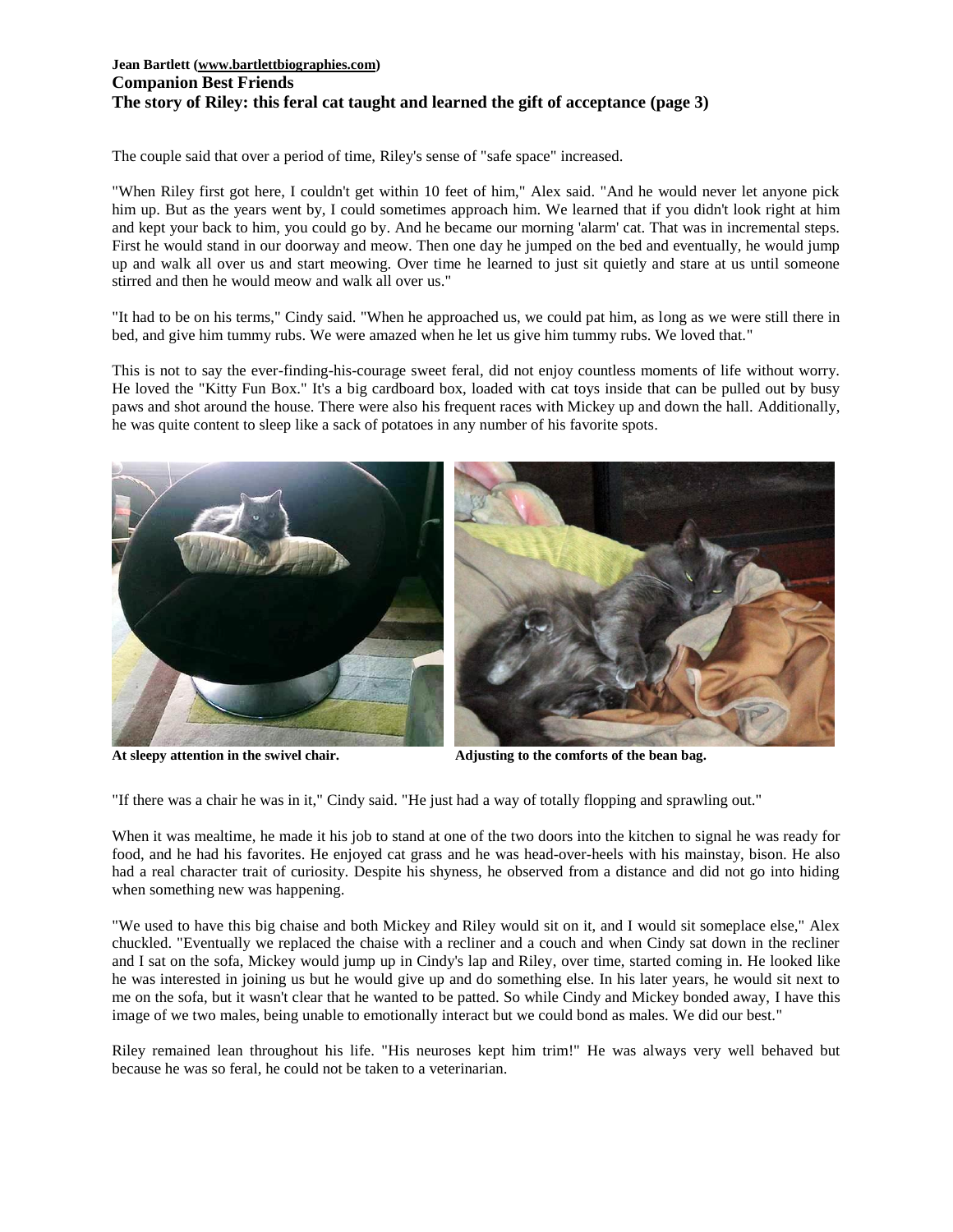

**Riles and Mick in the small cat perch built for two. Riley the Alien Cat.**



"At the beginning of every New Year, I would ask him, 'Are you going to let me pick you up this year?" Cindy said and the understood answer was always "no."



**Riley reclines in the tall cat perch.**